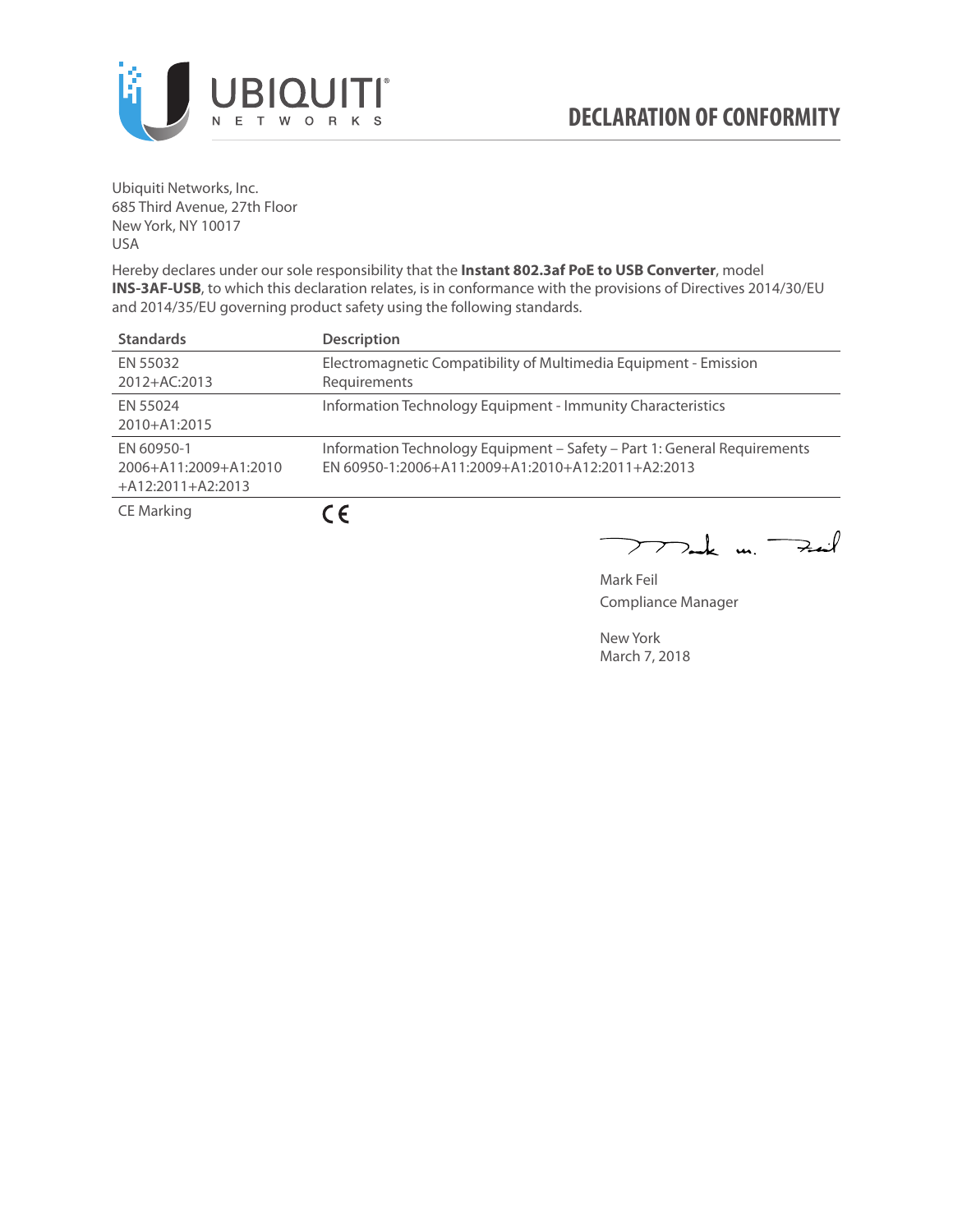

## **български** [Bulgarian]

С настоящото UBIQUITI NETWORKS декларира, че това устройство INS-3AF-USB е в съответствие със съществените изисквания и други приложими разпоредби на Директиви 2014/30/ЕС, 2014/35/ЕС.

## **Hrvatski** [Croatian]

UBIQUITI NETWORKS ovim putem izjavljuje da je ovaj uređaj INS-3AF-USB sukladan osnovnim zahtjevima i ostalim bitnim odredbama Direktiva 2014/30/EU, 2014/35/EU.

# **Čeština** [Czech]

UBIQUITI NETWORKS tímto prohlašuje, že toto INS-3AF-USB zařízení, je ve shodě se základními požadavky a dalšími příslušnými ustanoveními směrnic 2014/30/EU, 2014/35/EU.

# **Dansk** [Danish]

Hermed, UBIQUITI NETWORKS, erklærer at denne INS-3AF-USB enhed, er i overensstemmelse med de væsentlige krav og øvrige relevante krav i direktiver 2014/30/EU, 2014/35/EU.

## **Nederlands** [Dutch]

Hierbij verklaart UBIQUITI NETWORKS, dat deze INS-3AF-USB apparaat, in overeenstemming is met de essentiële eisen en de andere relevante bepalingen van richtlijnen 2014/30/EU, 2014/35/EU.

## **English**

Hereby, UBIQUITI NETWORKS, declares that this INS-3AF-USB device, is in compliance with the essential requirements and other relevant provisions of Directives 2014/30/EU, 2014/35/EU.

## **Eesti keel** [Estonian]

Käesolevaga UBIQUITI NETWORKS kinnitab, et antud INS-3AF-USB seade, on vastavus olulistele nõuetele ja teistele asjakohastele sätetele direktiivide 2014/30/EL, 2014/35/EL.

## **Suomi** [Finnish]

Täten UBIQUITI NETWORKS vakuuttaa, että tämä INS-3AF-USB laite, on yhdenmukainen olennaisten vaatimusten ja muiden sitä koskevien direktiivien 2014/30/EU, 2014/35/EU.

## **Français** [French]

Par la présente UBIQUITI NETWORKS déclare que l'appareil INS-3AF-USB, est conforme aux exigences essentielles et aux autres dispositions pertinentes des directives 2014/30/UE, 2014/35/UE.

## **Deutsch** [German]

Hiermit erklärt UBIQUITI NETWORKS, dass sich dieses INS-3AF-USB Gerät, in Übereinstimmung mit den grundlegenden Anforderungen und den anderen relevanten Vorschriften der Richtlinien 2014/30/EU, 2014/35/EU befindet.

## **Ελληνικά** [Greek]

Δια του παρόντος, UBIQUITI NETWORKS, δηλώνει ότι αυτή η συσκευή INS-3AF-USB, είναι σε συμμόρφωση με τις βασικές απαιτήσεις και τις λοιπές σχετικές διατάξεις των οδηγιών 2014/30/EE, 2014/35/EE.

## **Magyar** [Hungarian]

Ezennel UBIQUITI NETWORKS kijelenti, hogy ez a INS-3AF-USB készülék megfelel az alapvető követelményeknek és más vonatkozó 2014/30/EU, 2014/35/EU irányelvek rendelkezéseit.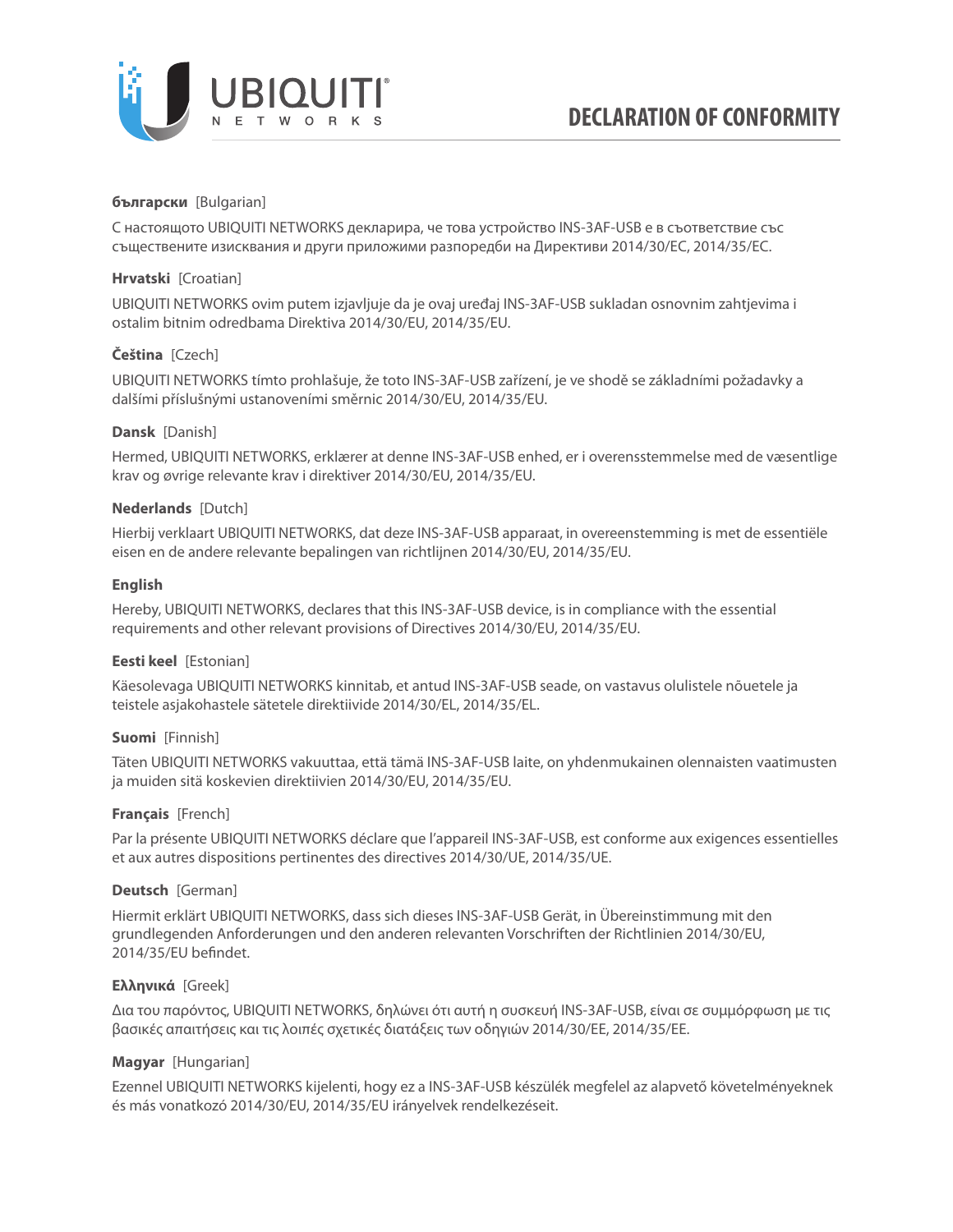

## **Íslenska** [Icelandic]

Hér, UBIQUITI NETWORKS, því yfir að þetta INS-3AF-USB tæki er í samræmi við grunnkröfur og önnur viðeigandi ákvæði tilskipana 2014/30/ESB, 2014/35/ESB.

## **Italiano** [Italian]

Con la presente, UBIQUITI NETWORKS, dichiara che questo dispositivo INS-3AF-USB, è conforme ai requisiti essenziali ed alle altre disposizioni pertinenti delle direttive 2014/30/UE, 2014/35/UE.

## **Latviešu valoda** [Latvian]

Ar šo, UBIQUITI NETWORKS, deklarē, ka INS-3AF-USB ierīce, ir saskaņā ar būtiskajām prasībām un citiem attiecīgiem noteikumiem Direktīvās 2014/30/ES, 2014/35/ES.

## **Lietuvių kalba** [Lithuanian]

UBIQUITI NETWORKS deklaruoja, kad šis INS-3AF-USB įrenginys atitinka esminius reikalavimus ir kitas 2014/30/ES, 2014/35/ES Direktyvų nuostatas.

## **Malti** [Maltese]

Hawnhekk, UBIQUITI NETWORKS, tiddikjara li dan il-mezz INS-3AF-USB huwa konformi mar-rekwiżiti essenzjali u dispożizzjonijiet rilevanti oħrajn ta 'Direttivi 2014/30/UE, 2014/35/UE.

## **Norsk** [Norwegian]

Herved UBIQUITI NETWORKS, erklærer at denne INS-3AF-USB enheten, er i samsvar med de grunnleggende kravene og andre relevante bestemmelser i direktivene 2014/30/EU, 2014/35/EU.

#### **Polski** [Polish]

Niniejszym, Ubiquiti Networks, oświadcza, że urządzenie INS-3AF-USB, jest zgodny z zasadniczymi wymaganiami oraz pozostałymi stosownymi postanowieniami Dyrektyw 2014/30/UE, 2014/35/UE.

#### **Português** [Portuguese]

UBIQUITI NETWORKS declara que este dispositivo INS-3AF-USB, está conforme com os requisitos essenciais e outras disposições das Directivas 2014/30/UE, 2014/35/UE.

## **Română** [Romanian]

Prin prezenta, UBIQUITI NETWORKS declară că acest dispozitiv INS-3AF-USB este în conformitate cu cerințele esențiale și alte prevederi relevante ale Directivelor 2014/30/UE, 2014/35/UE.

#### **Slovenčina** [Slovak]

Týmto UBIQUITI NETWORKS, prehlasuje, že toto INS-3AF-USB zariadenie, je v súlade so základnými požiadavkami a ďalšími relevantnými ustanoveniami smernice 2014/30/EÚ, 2014/35/EÚ.

## **Slovenščina** [Slovenian]

Družba UBIQUITI NETWORKS izjavlja, da je naprava INS-3AF-USB v skladu z obveznimi zahtevami in drugimi ustreznimi določbami direktiv 2014/30/EU in 2014/35/EU.

## **Español** [Spanish]

Por medio de la presente UBIQUITI NETWORKS declara que este dispositivo INS-3AF-USB, cumple con los requisitos esenciales y cualesquiera otras disposiciones aplicables o exigibles de las Directivas 2014/30/UE, 2014/35/UE.